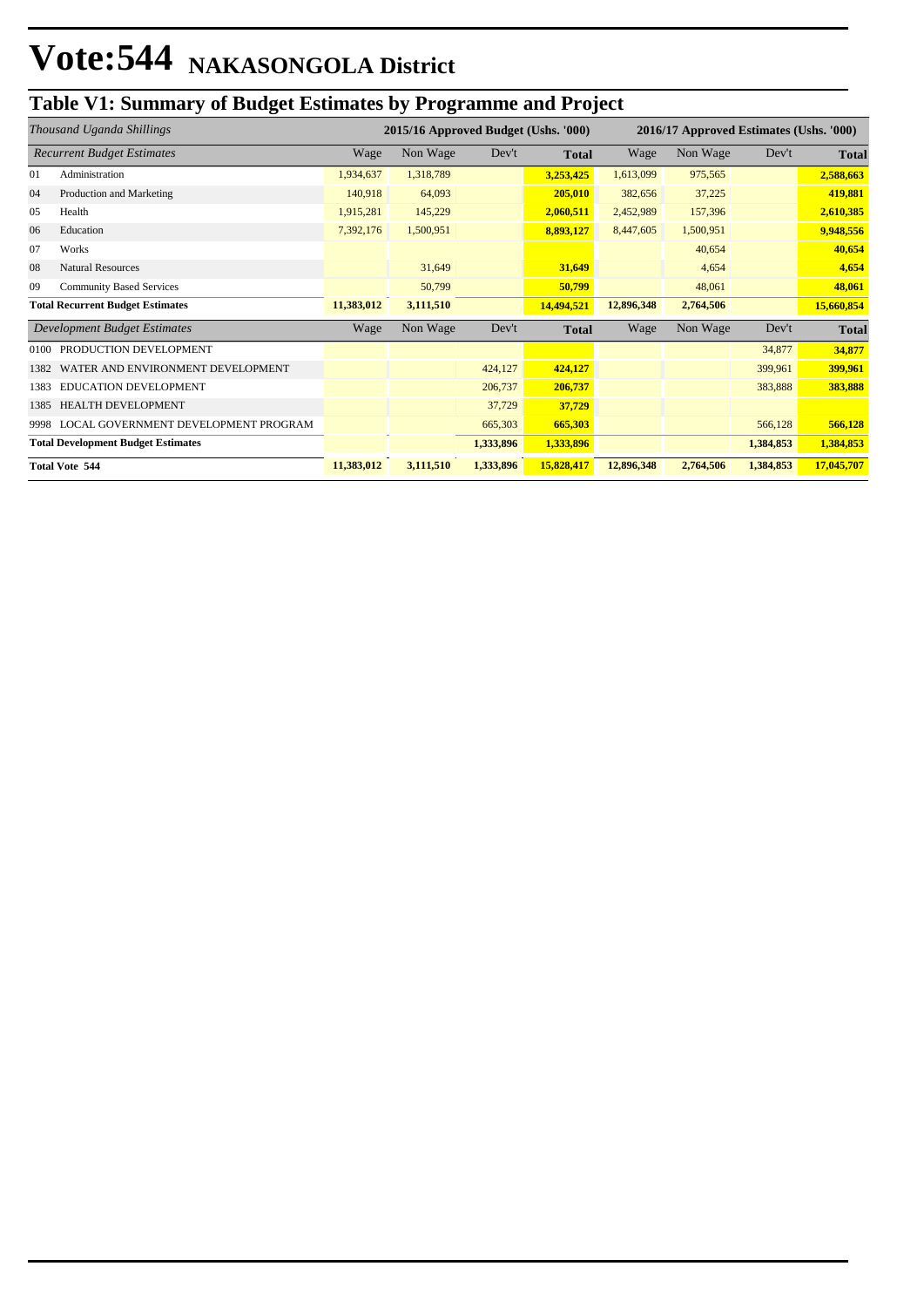#### **Table V2: Summary of Budget Estimates by Sector and Item**

| Thousand Uganda Shillings   |                                                       | 2015/16 Approved Budget (Ushs. '000) | 2016/17 Approved Estimates (Ushs. '000) |              |
|-----------------------------|-------------------------------------------------------|--------------------------------------|-----------------------------------------|--------------|
|                             |                                                       | <b>Total</b>                         |                                         | <b>Total</b> |
| <b>Agriculture</b>          |                                                       | 205,010                              |                                         | 454,757      |
| 321466                      | Sector Conditional Grant (Wage)                       | 140,918                              |                                         | 382,656      |
| 321467                      | Sector Conditional Grant (Non-Wage)                   | 64,093                               |                                         | 37,225       |
| 321470                      | Sector Development Grant                              | $\overline{0}$                       |                                         | 34,877       |
| <b>Education</b>            |                                                       | 9,099,864                            |                                         | 10,332,444   |
| 321466                      | Sector Conditional Grant (Wage)                       | 7,392,176                            |                                         | 8,447,605    |
| 321467                      | Sector Conditional Grant (Non-Wage)                   | 1,500,951                            |                                         | 1,500,951    |
| 321470                      | Sector Development Grant                              | 206,737                              |                                         | 183,888      |
| 321472                      | <b>Transitional Development Grant</b>                 | $\overline{0}$                       |                                         | 200,000      |
| Health                      |                                                       | 2,098,239                            |                                         | 2,610,385    |
| 321466                      | Sector Conditional Grant (Wage)                       | 1,915,281                            |                                         | 2,452,989    |
| 321467                      | Sector Conditional Grant (Non-Wage)                   | 145,229                              |                                         | 157,396      |
| 321470                      | Sector Development Grant                              | 37,729                               |                                         |              |
|                             | <b>Water and Environment</b>                          | 455,775                              |                                         | 445,269      |
| 321467                      | Sector Conditional Grant (Non-Wage)                   | 31,649                               |                                         | 45,308       |
| 321470                      | Sector Development Grant                              | 424,127                              |                                         | 377,961      |
| 321472                      | <b>Transitional Development Grant</b>                 | $\overline{0}$                       |                                         | 22,000       |
|                             | <b>Social Development</b>                             | 50,799                               |                                         | 52,408       |
| 321467                      | Sector Conditional Grant (Non-Wage)                   | 50,799                               |                                         | 48,061       |
| 321472                      | <b>Transitional Development Grant</b>                 | $\overline{0}$                       |                                         | 4,348        |
|                             | <b>Public Sector Management</b>                       | 3,918,729                            |                                         | 3,150,443    |
| 212105                      | Pension for Local Governments                         | $\overline{0}$                       |                                         | 208,685      |
| 212107                      | <b>Gratuity for Local Governments</b>                 | $\overline{0}$                       |                                         | 47,482       |
| 321401                      | District Unconditional Grant (Non-Wage)               | 662,258                              |                                         | 565,689      |
| 321402                      | Urban Unconditional Grant (Non-Wage)                  | 143,570                              |                                         | 153,709      |
| 321403                      | District Discretionary Development Equalization Grant | 665,303                              |                                         | 495,763      |
| 321450                      | Urban Unconditional Grant (Wage)                      | 134,021                              |                                         | 351,290      |
| 321451                      | District Unconditional Grant (Wage)                   | 1,800,616                            |                                         | 1,261,809    |
| 321463                      | Urban Discretionary Development Equalization Grant    | $\overline{0}$                       |                                         | 66,016       |
| 321469                      | Support Services Conditional Grant (Non-Wage)         | 512,960                              |                                         |              |
| <b>Grand Total Vote 544</b> |                                                       | 15,828,417                           |                                         | 17,045,707   |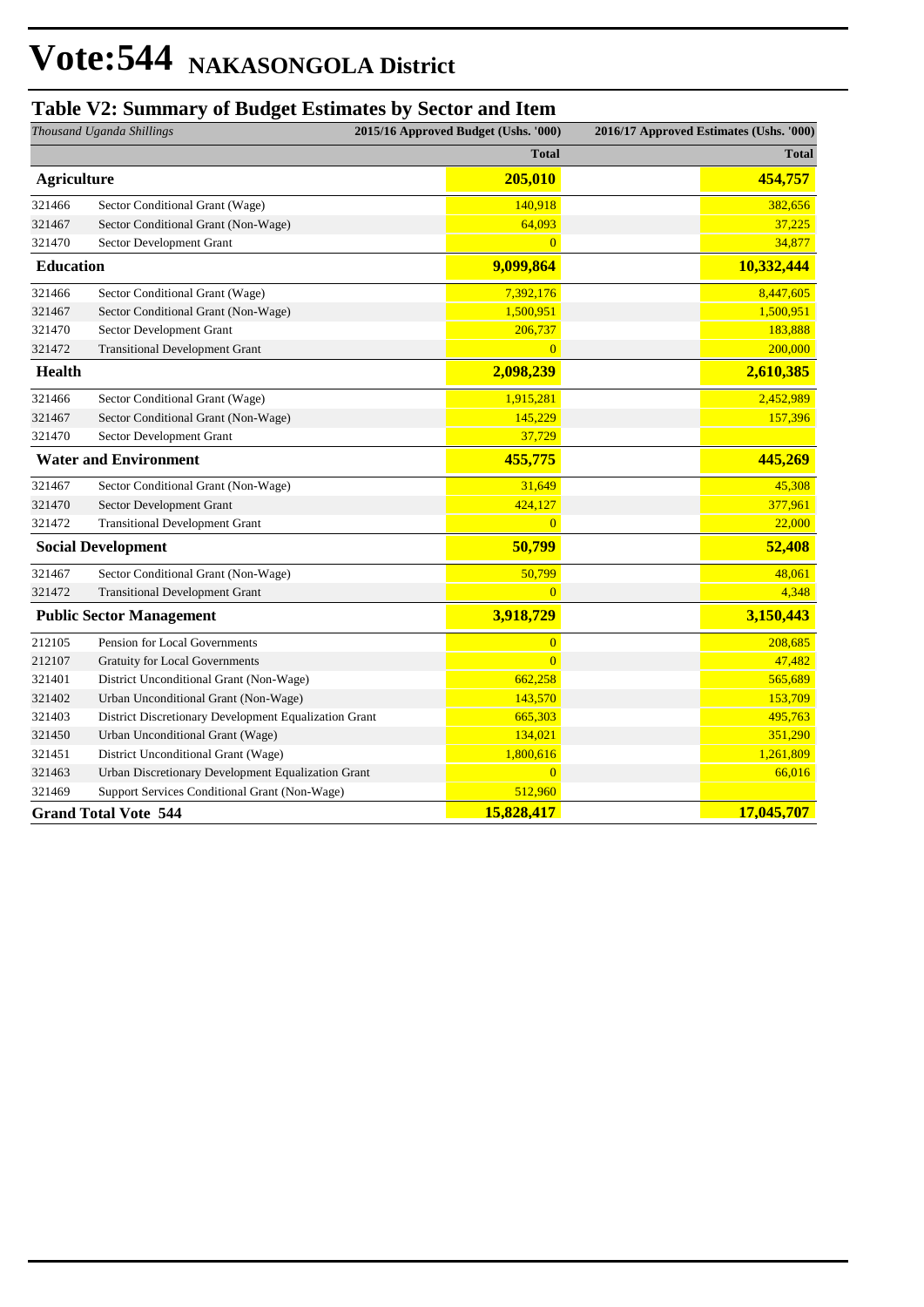#### **Table V3: Summary of Detailed Budget Estimates by Program, Project and Item**

#### *Recurrent Budget Estimates*

| Programme 01 Administration                          |                                      |                                         |
|------------------------------------------------------|--------------------------------------|-----------------------------------------|
| Thousand Uganda Shillings                            | 2015/16 Approved Budget (Ushs. '000) | 2016/17 Approved Estimates (Ushs. '000) |
| 212105 Pension for Local Governments                 | $\mathbf{0}$                         | 208,685                                 |
| 212107 Gratuity for Local Governments                | $\overline{\mathbf{0}}$              | 47,482                                  |
| 321401 District Unconditional Grant (Non-Wage)       | 662,258                              | 565,689                                 |
| 321402 Urban Unconditional Grant (Non-Wage)          | 143,570                              | 153,709                                 |
| o/w Kakooge TC                                       |                                      | 52,821                                  |
| o/w Migeera TC                                       |                                      | 42,995                                  |
| o/w Nakasongola TC                                   |                                      | 57,893                                  |
| 321450 Urban Unconditional Grant (Wage)              | 134,021                              | 351,290                                 |
| 321451 District Unconditional Grant (Wage)           | 1,800,616                            | 1,261,809                               |
| 321469 Support Services Conditional Grant (Non-Wage) | 512,960                              | $\bf{0}$                                |
| <b>Total Programme 01</b>                            | 3,253,425                            | 2,588,663                               |
| <b>Programme 04 Production and Marketing</b>         |                                      |                                         |
| Thousand Uganda Shillings                            | 2015/16 Approved Budget (Ushs. '000) | 2016/17 Approved Estimates (Ushs. '000) |
| 321466 Sector Conditional Grant (Wage)               | 140,918                              | 382,656                                 |
| 321467 Sector Conditional Grant (Non-Wage)           | 64,093                               | 37,225                                  |
| <b>Total Programme 04</b>                            | 205,010                              | 419,881                                 |
| Programme 05 Health                                  |                                      |                                         |
| Thousand Uganda Shillings                            | 2015/16 Approved Budget (Ushs. '000) | 2016/17 Approved Estimates (Ushs. '000) |
| 321466 Sector Conditional Grant (Wage)               | 1,915,281                            | 2,452,989                               |
| 321467 Sector Conditional Grant (Non-Wage)           | 145,229                              | 157,396                                 |
| o/w Primary Healthcare Services                      |                                      | 157,396                                 |
| <b>Total Programme 05</b>                            | 2,060,511                            | 2,610,385                               |
| <b>Programme 06 Education</b>                        |                                      |                                         |
| Thousand Uganda Shillings                            | 2015/16 Approved Budget (Ushs. '000) | 2016/17 Approved Estimates (Ushs. '000) |
| 321466 Sector Conditional Grant (Wage)               | 7,392,176                            | 8,447,605                               |
| o/w Primary Teachers Salaries                        |                                      | 7,160,191                               |

| <b>Total Programme 06</b> |                                              | 8,893,127 | 9,948,556 |
|---------------------------|----------------------------------------------|-----------|-----------|
|                           | o/w Skills Development                       |           | 134,200   |
|                           | o/w Secondary Education                      |           | 878,532   |
|                           | o/w Primary Education & Education Management |           | 488,219   |
|                           | 321467 Sector Conditional Grant (Non-Wage)   | 1,500,951 | 1,500,951 |
|                           | o/w Tertiary Teachers Salaries               |           | 330,409   |
|                           | o/w Secondary Teachers Salaries              |           | 957,004   |
|                           | <i><b>O/W Frimary Leachers Salaries</b></i>  |           | 7,100,191 |

**Programme 07 Works**

| Thousand Uganda Shillings                  | 2015/16 Approved Budget (Ushs. '000) | 2016/17 Approved Estimates (Ushs. '000) |
|--------------------------------------------|--------------------------------------|-----------------------------------------|
| 321467 Sector Conditional Grant (Non-Wage) |                                      | 40.654                                  |
| <b>Total Programme 07</b>                  |                                      | 40.654                                  |

**Programme 08 Natural Resources**

| Thousand Uganda Shillings                    | 2015/16 Approved Budget (Ushs. '000) |        | 2016/17 Approved Estimates (Ushs. '000) |        |  |
|----------------------------------------------|--------------------------------------|--------|-----------------------------------------|--------|--|
| 321467 Sector Conditional Grant (Non-Wage)   |                                      | 31,649 |                                         | 4,654  |  |
| <b>Total Programme 08</b>                    |                                      | 31,649 |                                         | 4,654  |  |
| <b>Programme 09 Community Based Services</b> |                                      |        |                                         |        |  |
| Thousand Uganda Shillings                    | 2015/16 Approved Budget (Ushs. '000) |        | 2016/17 Approved Estimates (Ushs. '000) |        |  |
| 321467 Sector Conditional Grant (Non-Wage)   |                                      | 50,799 |                                         | 48,061 |  |
| <b>Total Programme 09</b>                    |                                      | 50,799 |                                         | 48.061 |  |